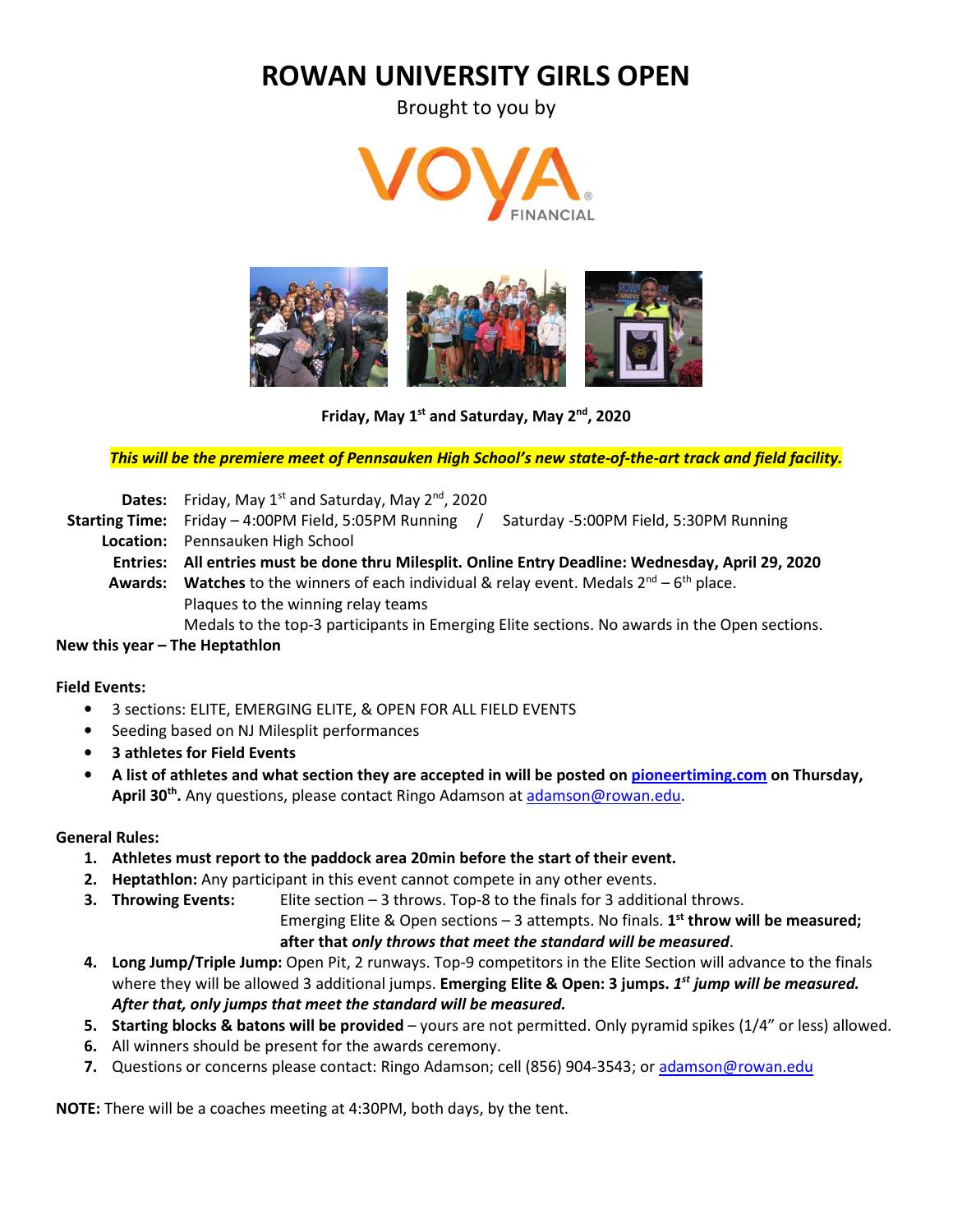## **ROWAN UNIVERSITY GIRLS HS OPEN**

## **Friday, May 1st and Saturday, May 2nd, 2020**

### **ANTICIPATED TIME SCHEDULE**

#### **FRIDAY EVENTS**

| <b>FIELD EVENTS</b> |                                          |                                                                                  |  |
|---------------------|------------------------------------------|----------------------------------------------------------------------------------|--|
| 4:00 PM             | <b>Discus</b>                            | Elite Section, followed by Emerging Elite, followed by Open                      |  |
| 4:00 PM             | Javelin                                  | Elite Section, followed by Emerging Elite, followed by Open                      |  |
| 4:00 PM             | <b>Shot Put</b>                          | Elite Section, followed by Emerging Elite, followed by Open, followed by         |  |
|                     |                                          | Heptathlon Shot Put (approx. 7:10 PM)                                            |  |
| 4:00 PM             | Long Jump                                | Runway #1 - Elite Section (seeded)                                               |  |
|                     |                                          | Runway #2 - Emerging Elite Section (seeded), followed by Open Section (Open      |  |
|                     |                                          | Pit)                                                                             |  |
|                     | <b>Triple Jump</b>                       | Runway #1 - Elite Section (seeded) following conclusion of the Elite Long Jump   |  |
|                     |                                          | Runway #2 - Emerging Elite (seeded) following conclusion of the Open Long Jump   |  |
|                     |                                          | Open Section (Open Pit) follow conclusion of the Emerging Elite                  |  |
|                     |                                          | <b>Triple</b>                                                                    |  |
| 4:00 PM             | <b>Pole Vault</b>                        | 1 section only                                                                   |  |
| 4:00 PM             | <b>High Jump</b>                         | <b>Elite Section</b>                                                             |  |
| 5:40 PM (approx.)   | <b>High Jump</b>                         | Heptathlon Section, followed by Emerging Elite Section, followed by Open Section |  |
| <b>TRACK EVENTS</b> |                                          |                                                                                  |  |
| 5:00 PM             |                                          | <b>Track cleared for competition</b>                                             |  |
| 5:05 PM             | Heptathlon 100m hurdles                  |                                                                                  |  |
| 5:15 PM             | 100m hurdles TRIALS                      |                                                                                  |  |
| 5:45 PM             | 100m dash TRIALS                         |                                                                                  |  |
| 6:10 PM             | 1600m FINALS (Ed Mountainland 1600m Run) |                                                                                  |  |
| 6:35 PM             | 400m FINALS ON TIME; in lanes            |                                                                                  |  |
| 7:05 PM             | 100m hurdle FINAL                        |                                                                                  |  |
| 7:15 PM             | 3200m FINALS ON TIME; 2 heats            |                                                                                  |  |
| 7:45 PM             | 100m dash FINAL                          |                                                                                  |  |
| 7:55 PM             | David K. Long Memorial 800m run          |                                                                                  |  |
| 8:15 PM             | 200m FINALS ON TIME; in lanes            |                                                                                  |  |
| 8:30 PM (approx.)   | Heptathlon 200m                          |                                                                                  |  |
| 8:40 PM             |                                          | 400m hurdle FINALS ON TIME                                                       |  |
| 9:05 PM             | 5000m run; 1 heat                        |                                                                                  |  |
|                     |                                          | <b>SATURDAY EVENTS</b>                                                           |  |
| <b>FIELD EVENTS</b> |                                          |                                                                                  |  |
| 5:00 PM             | Heptathlon Long Jump                     |                                                                                  |  |
| 6:15 PM (approx.)   | Heptathlon Javelin                       |                                                                                  |  |
| <b>TRACK EVENTS</b> |                                          |                                                                                  |  |
| 5:15 PM             |                                          | <b>Track cleared for competition</b>                                             |  |
| 5:30 PM             | 4x100m TRIALS                            |                                                                                  |  |
| 5:50 PM             | <b>Distance Medley</b>                   |                                                                                  |  |
| 6:15 PM             | <b>Shuttle Hurdles</b>                   |                                                                                  |  |
| 6:40 PM             | 4x100m FINALS; top-8                     |                                                                                  |  |
| 6:45 PM             |                                          | 3x400m Intermediate Hurdle FINALS                                                |  |
| 7:00 PM             |                                          | 800m Medley FINALS (100-100-200-400)                                             |  |
| 7:15 PM             | 4x1500m relay FINALS                     |                                                                                  |  |
| $7:45$ PM (approx.) | Heptathlon 800m run                      |                                                                                  |  |
| 7:50 PM             | 4x200m FINALS                            |                                                                                  |  |
| 8:20 PM             | 4x800m FINALS                            |                                                                                  |  |
| 8:35 PM             |                                          | Swedish Medley (100-200-300-400)                                                 |  |
| 8:45 PM             | 4x400m FINALS                            |                                                                                  |  |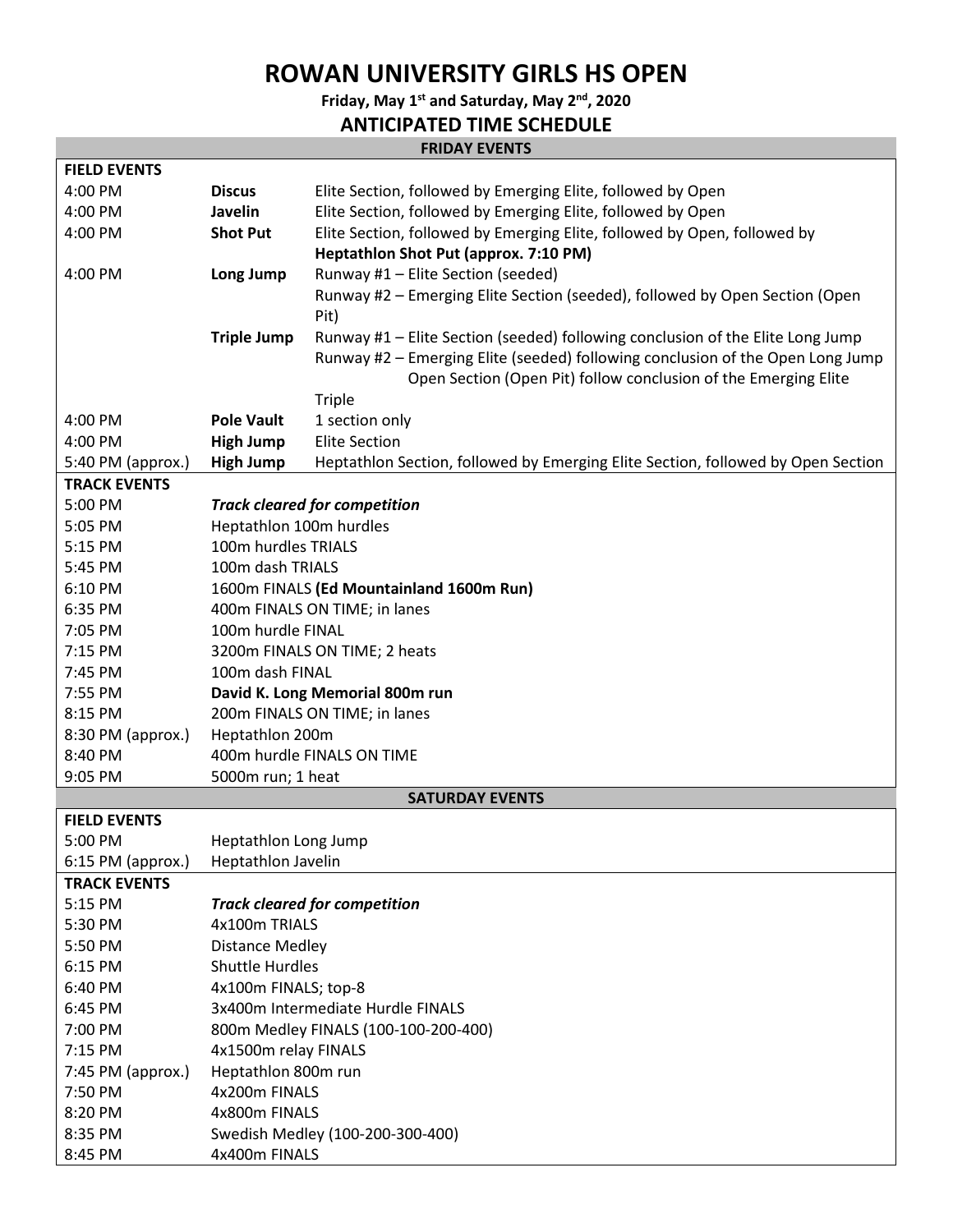# **ROWAN UNIVERSITY GIRLS HS OPEN – Entry Form Page 1 PLEASE PRINT CLEARLY**

| <b>Head Coach:</b>                           | <b>Athletic Director:</b> |  |
|----------------------------------------------|---------------------------|--|
| HC Email: <u>___________________________</u> | <b>AD Email:</b>          |  |
| <b>HC Cell:</b>                              | <b>AD Signature:</b>      |  |
|                                              |                           |  |

- **ENTRY FORMS and PAYMENT or PURCHASE ORDER DEADLINE: MONDAY, APRIL 27th \*No exception**
- **Online Registration for all events ends WEDNESDAY, APRIL 29th**
- **Email entries to: adamson@rowan.edu (email entries only. No mail or fax)**
- **Make checks payable to: Rowan University Women's Track Rowan University Women's Track Attn: Ringo Adamson ESBY Gym 201 Mullica Hill Road Glassboro, NJ 08028**

#### **Entries: Max 3 contestants per event**

| <b>TEAM ENTRY</b>                                | <b>Entry Fee</b> |   | <b>Total Entry Fee</b> |  |
|--------------------------------------------------|------------------|---|------------------------|--|
| TOTAL SCHOOL ENTRY (all events; both days)       | \$500            |   |                        |  |
| <b>OR</b>                                        |                  |   |                        |  |
| SCHOOL ENTRY for all events FRIDAY ONLY          | \$375            |   |                        |  |
| SCHOOL ENTRY for all events SATURDAY ONLY        | \$375            |   |                        |  |
| OR INDIVIDUAL ENTRIES (You must complete page 2) |                  |   | # of<br>entries        |  |
| Relay Teams (Total from page 2)                  | \$40             | X |                        |  |
| Individual Entries (Total from page 2)           | \$35             | X |                        |  |
|                                                  |                  |   | <b>TOTAL</b>           |  |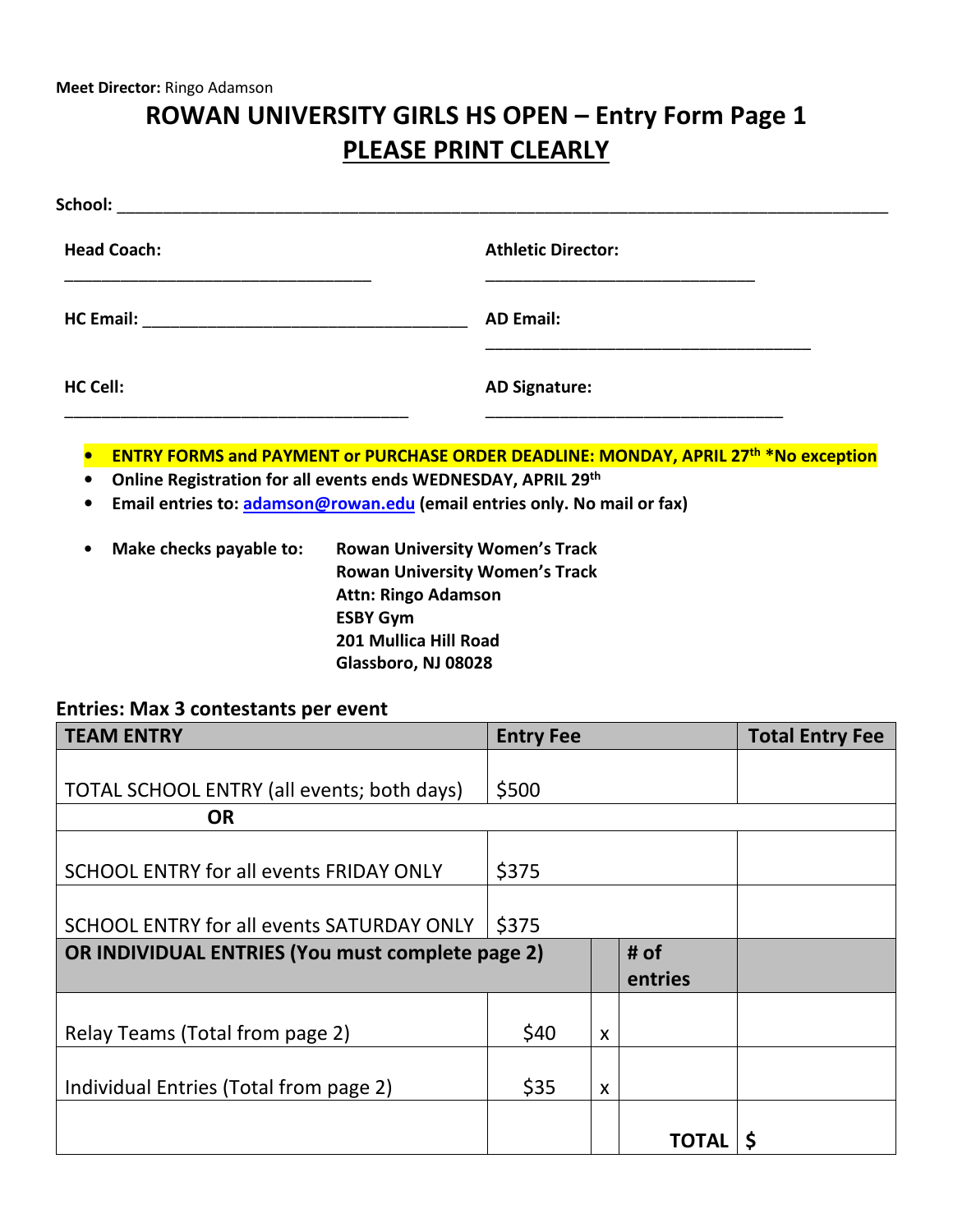## **ROWAN UNIVERSITY GIRLS HS OPEN – Entry Form Page 2 Complete Page 2 ONLY if you are NOT a FULL Team Entry PLEASE PRINT CLEARLY**

| <b>Athletic Director:</b>                                                                                                                                                                                                                                                                                |
|----------------------------------------------------------------------------------------------------------------------------------------------------------------------------------------------------------------------------------------------------------------------------------------------------------|
| <b>AD Email:</b>                                                                                                                                                                                                                                                                                         |
| <b>AD Signature:</b>                                                                                                                                                                                                                                                                                     |
| ENTRY FORMS and PAYMENT or PURCHASE ORDER DEADLINE: MONDAY, APRIL 27 <sup>th *</sup> No exception<br>Online Registration for all events ends WEDNESDAY, APRIL 29th<br>Email entries to: adamson@rowan.edu (email entries only. No mail or fax)<br>Make checks navable to: Rowan University Women's Track |
|                                                                                                                                                                                                                                                                                                          |

• **Make checks payable to: Rowan University Women's Track Rowan University Women's Track Attn: Ringo Adamson ESBY Gym 201 Mullica Hill Road Glassboro, NJ 08028**

## **INDIVIDUAL ENTRY FORM - Max 3 contestants per individual event**

#### **If you are entering a FULL team, you DO NOT need to complete this page**

| <b>INDIVIDUAL EVENTS</b> |                        | <b>RELAY EVENTS</b>    |                     |  |
|--------------------------|------------------------|------------------------|---------------------|--|
| 100m Hurdles             | $x$ \$35 per athlete = | 4x100m                 | $x$ \$40 per team = |  |
| 100m                     | $x$ \$35 per athlete = | <b>Shuttle Hurdles</b> | $x$ \$40 per team = |  |
| 1600m                    | $x$ \$35 per athlete = | Distance Medley        | $x$ \$40 per team = |  |
| 400m                     | $x$ \$35 per athlete = | 3x400m IH              | $x$ \$40 per team = |  |
| 3200m                    | $x$ \$35 per athlete = | 800m Medley            | $x$ \$40 per team = |  |
| 5000m                    | $x$ \$35 per athlete = | 4x1500m                | $x$ \$40 per team = |  |
| 800m                     | $x$ \$35 per athlete = | 4x200m                 | $x$ \$40 per team = |  |
| 200m                     | $x$ \$35 per athlete = | 4x800m                 | $x$ \$40 per team = |  |
| 400m Hurdles             | $x$ \$35 per athlete = | Swedish Relay          | $x$ \$40 per team = |  |
| Heptathlon**             | $x$ \$35 per athlete = | 4x400m                 | $x$ \$40 per team = |  |
| Shot Put                 | $x$ \$35 per athlete = |                        |                     |  |
| <b>Discus</b>            | $x$ \$35 per athlete = | <b>TOTAL#</b>          | <b>TOTAL</b> \$     |  |
| Javelin                  | $x$ \$35 per athlete = |                        |                     |  |
| High Jump                | $x$ \$35 per athlete = |                        |                     |  |
| Long Jump                | $x$ \$35 per athlete = |                        |                     |  |
| Triple Jump              | $x$ \$35 per athlete = |                        |                     |  |
| Pole Vault               | $x$ \$35 per athlete = |                        |                     |  |
|                          |                        |                        |                     |  |
| <b>TOTAL#</b>            | <b>TOTAL</b> \$        |                        |                     |  |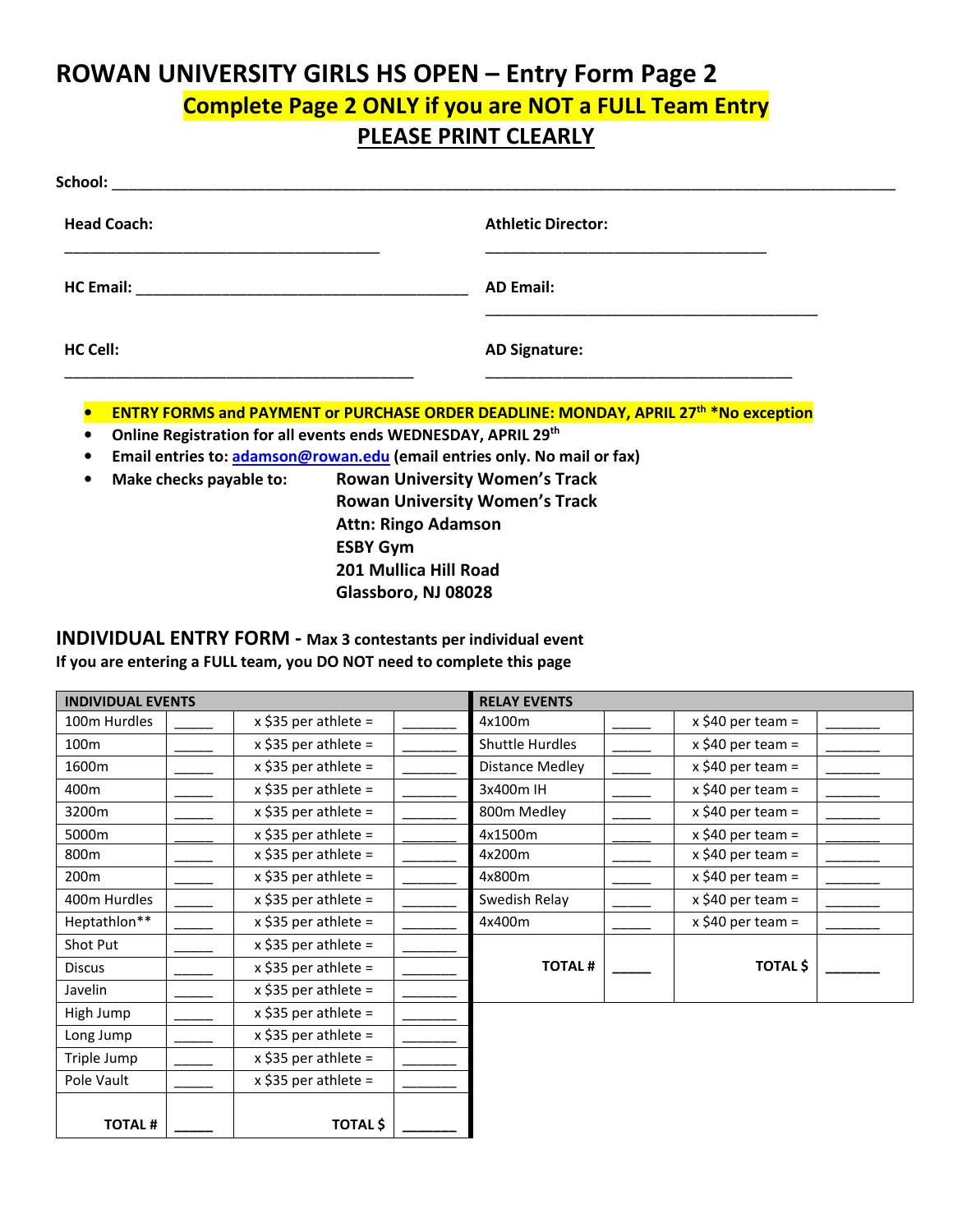# **Place Totals on Page 1 of the Entry Form**

| <b>INDIVIDUAL STANDARDS</b>   |                                      |                   |
|-------------------------------|--------------------------------------|-------------------|
| (Max 3 Contestants per event) | <b>Minimum Qualifying Standard</b>   |                   |
| 100m Hurdles                  | 17.80 seconds                        |                   |
| 100m Dash                     | 13.63 seconds                        |                   |
| 1600m                         | 6:25                                 | Please respect    |
| 400m                          | 66 seconds                           | standards when    |
| 3200m                         | 13:50                                | entering athletes |
| 800m                          | 2:40                                 |                   |
| 200 <sub>m</sub>              | 29 seconds                           |                   |
| 400m Hurdles                  | 72 seconds                           |                   |
| Heptathlon                    | Fri: 100HH, 200m High Jump, Shot Put | No Standard       |
|                               | Sat: Long Jump, Javelin, 800m        |                   |
| 5000m                         | No Standard                          |                   |

| <b>FIELD EVENT STANDARDS</b>                                                                      |                                    |                        |  |
|---------------------------------------------------------------------------------------------------|------------------------------------|------------------------|--|
| (Max 2 Contestants per event; 3 if all 3 meet qualifying standard verifiable through NJMilesplit) |                                    |                        |  |
|                                                                                                   | <b>Minimum Qualifying Standard</b> |                        |  |
| <b>Shot Put</b>                                                                                   | 29'                                |                        |  |
| <b>Discus</b>                                                                                     | 80'                                | Note: No measurement   |  |
| Javelin                                                                                           | 80'                                | if throw/jump does not |  |
| High Jump                                                                                         | $4' - 6''$                         | meet the standard      |  |
| Long Jump                                                                                         | $14' - 0''$                        |                        |  |
| Triple Jump                                                                                       | $29' - 0''$                        |                        |  |
| Pole Vault                                                                                        | $8' - 0''$                         |                        |  |

| <b>RELAY STANDARDS</b>        |                                    |                   |
|-------------------------------|------------------------------------|-------------------|
| (Max 3 Contestants per event) | <b>Minimum Qualifying Standard</b> |                   |
| 4 x 100m                      | 60 seconds                         |                   |
| <b>Shuttle Hurdles</b>        | 80 seconds                         |                   |
| <b>Distance Medley</b>        | 14:50.00                           |                   |
| 3 x 400m IH                   | 4:20.00                            | Please respect    |
| 800m Medley (1-1-2-4)         | 2:03.00                            | standards when    |
| 4 x 1500m                     | 27:30.00                           | entering athletes |
| 4 x 200 m                     | 2:02.00                            |                   |
| 4 x 800m                      | 11:20.00                           |                   |
| Swedish Relay (1-2-3-4)       | NΤ                                 |                   |